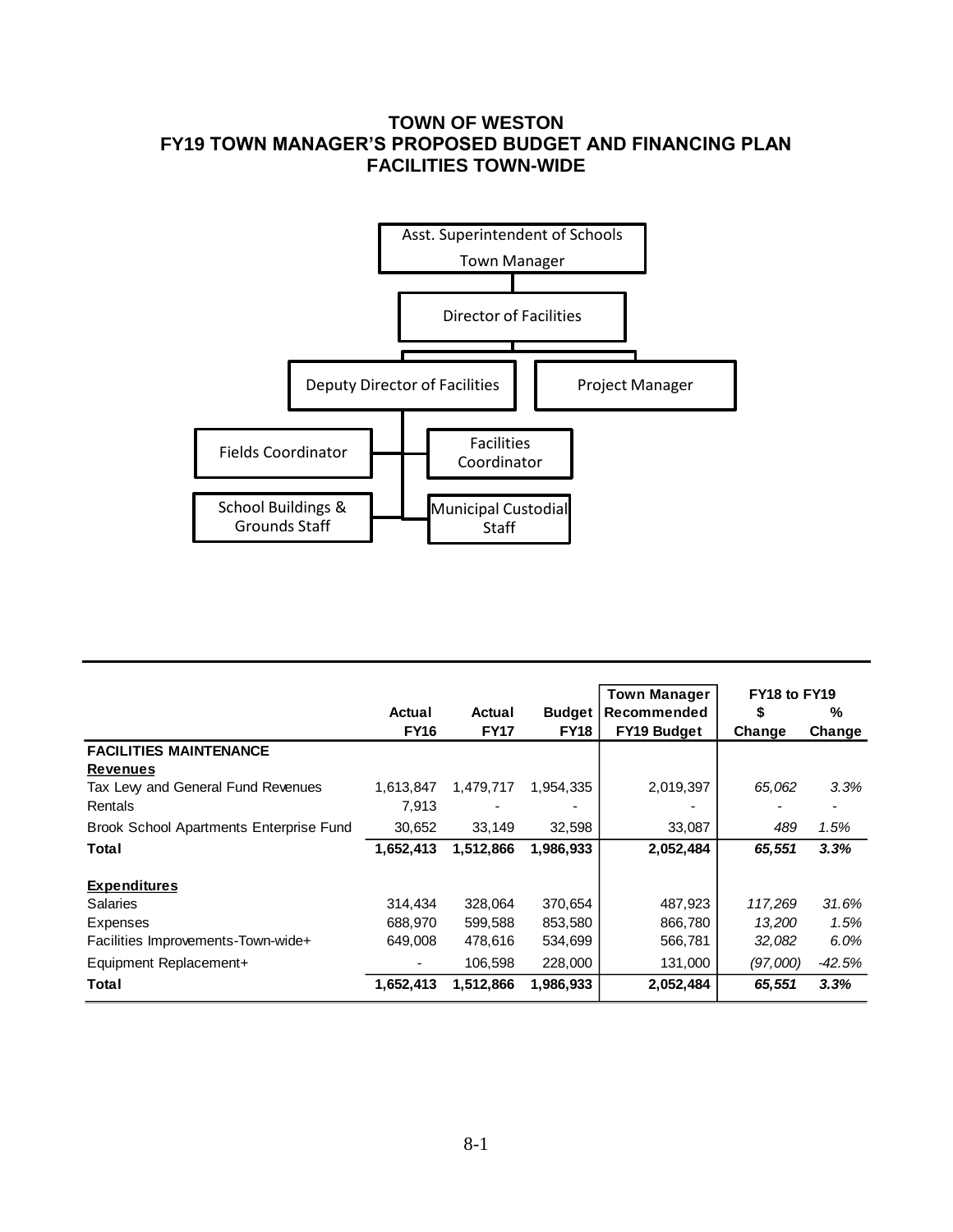### **Town of Weston FY19 Town Manager's Proposed Budget**

### **FACILITIES TOWN-WIDE:**

#### **Description of Services**

Facilities Town-Wide includes the repair, maintenance, and oversight of all municipal and school buildings and facilities. The Facilities Director is responsible for staffing the Permanent Building Committee and reports to both the Asst. Superintendent of Schools and the Town Manager.

This budget includes the salaries for the Director, Deputy Director, Facilities Coordinator, and Fields Coordinator positions, the repair and maintenance costs for all buildings, and the Facilities Improvements Town-Wide continuing balance account. Utility costs, the cost of supplies, and the cost of other personnel (custodial, maintenance, school grounds) remain in departmental budgets for each building.

#### **FY19 Departmental Goals**

- 1. Work with the Permanent Building Committee to oversee multiple projects. The Weston Arts and Innovation Center will be under construction. Construction funds will be requested for the Case House School Administration Building. The Josiah Smith Tavern project has entered the design phase, and construction funds may be requested at the fall 2018 Special Town Meeting.
- 2. Plan for future energy improvements to comply with the requirements of being a state-designated Green Community.
- 3. Continue working with the Fields Coordinator and Fields Steering Committee to invest in and improve the quality of all the Town and School green spaces and sports fields.
- 4. Continue to organize and digitize all the existing building plans for the Town and School to improve efficiency and reduce cost associated with paper copies.

|                               | <b>FY16</b>   | <b>FY17</b>   | <b>FY18</b>   | <b>FY19</b>      |
|-------------------------------|---------------|---------------|---------------|------------------|
| <b>Staffing Levels</b>        | <b>Funded</b> | <b>Funded</b> | <b>Funded</b> | <b>Requested</b> |
| <b>Facilities Director</b>    |               |               |               |                  |
| Deputy Facilities Director    |               |               |               |                  |
| Project Manager               |               |               |               |                  |
| <b>Facilities Coordinator</b> |               |               |               |                  |
| Fields & Grounds Coordinator  |               |               |               |                  |
| <b>Total FTE</b>              |               |               |               |                  |

#### **Budget Recommendations**

Level Services: Municipal expenses are increased due to higher system maintenance costs. Field maintenance expenses have also increased due to higher product costs and contract increases. There is a 6% increase in the Town-wide Facilities Improvements account, consistent with the Town's recently revised reserve policy, to address maintenance issues in all buildings. Funds are included in Equipment to replace a 2008 Ford F250 Pickup Truck with plow and to improve the irrigation at Field School.

New Requests Recommended by Town Manager: A new Project Manager position is proposed to handle small and large capital projects. The department has been understaffed nearly since its inception. A paid staff person in this role can relieve the pressure on the Director and Deputy Director and can also reduce outsourcing of work to develop plans and specifications and oversee smaller projects. This person could also apply for grant funds for certain projects. We have not been able to apply for a green communities grant for the last 2 years due to lack of time.

New Requests Not Recommended by Town Manager: None